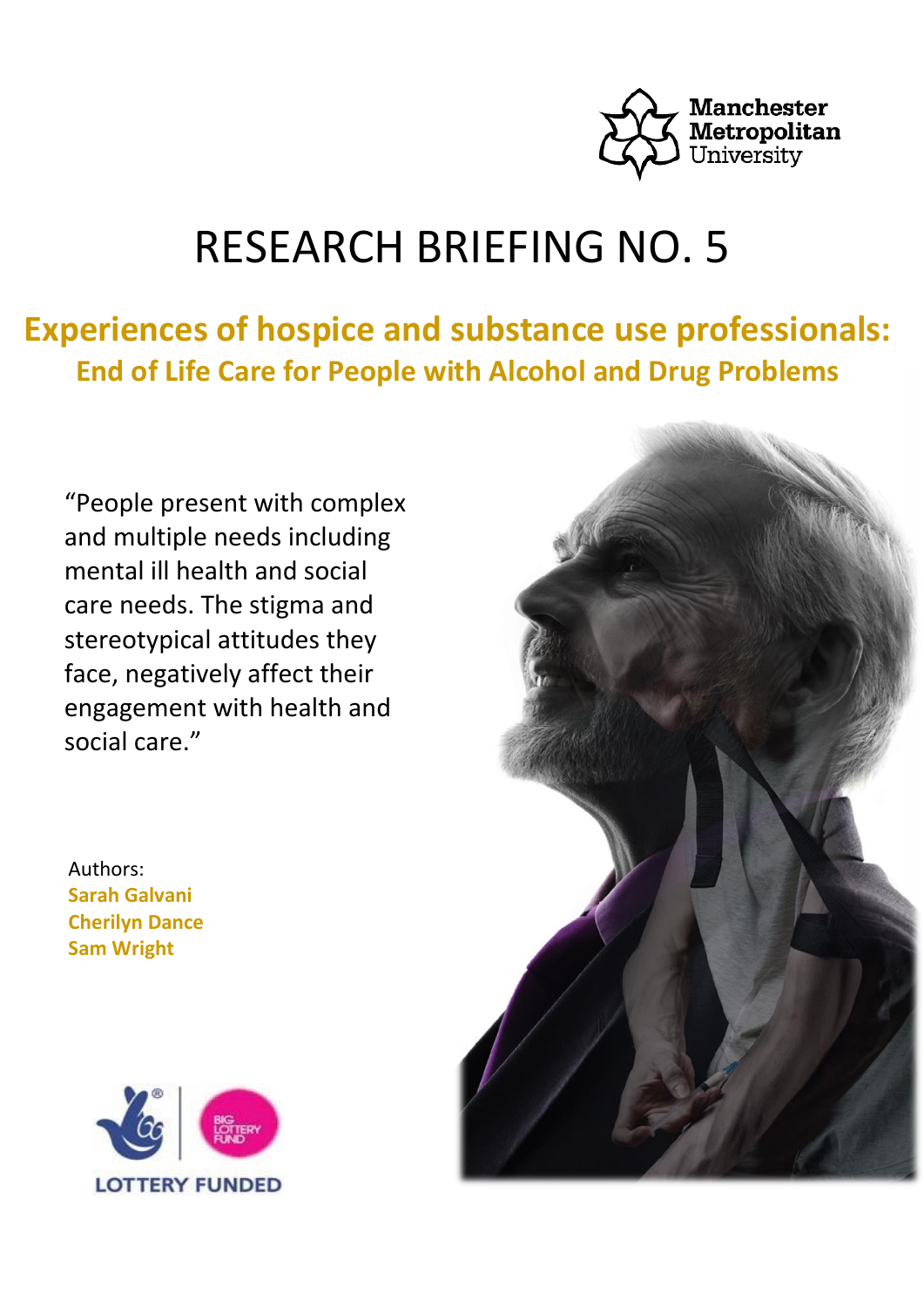## **Key findings**

- 1. This Briefing summarises findings from research exploring the experiences of professionals working with people with problematic substance use (past or present) who are approaching the end of their lives. In particular, it focusses on professionals working in hospice and substance use services.
- 2. Data were collected using a mixed methods approach combining a selfcompletion survey, focus groups and individual interviews.
- 3. Both sets of professionals did not find identifying the 'other' issue easy. Hospice staff faced challenges in determining which signs and symptoms related to the health condition or the substance use. Similarly, substance use professionals commented on fluctuating substance use alongside a fluctuating health status making identification of people in need of end of life care more difficult.
- 4. Hospice staff reported having worked with more people with both issues over the course of their careers than substance use colleagues although this was still a small proportion of their work. They were aware there was an unmet need for end of life care for this group.
- 5. A clear thread through all data sources was the reported complexity and multiplicity of needs that this group of people often present with including mental ill health and social care needs.
- 6. Professionals encountered negative and stigmatising attitudes from other health and social care professionals towards this group of people, which had a negative, and sometimes serious, impact on their health and care.
- 7. The current policy and practice climate of 'recovery' focussed substance use services presented challenges for professionals working with this group of people who will not 'recover'.
- 8. Difficulties asking or talking about the 'other' issue was a clear theme across both substance use and hospice groups.
- 9. There was no routine assessment of these overlapping needs in either service setting, with a lack of confidence or willingness, concerns about appropriateness, and concerns about opening 'Pandora's Box', among the reasons for not doing so.
- 10. Problematic substance use was seen to divert attention away from appropriate responses to wider health care needs, particularly from primary and acute care services.
- 11. Professionals reported a lack of clear pathways for this group of people to access the services they need and to effect a positive multi-agency response.
- 12. Symptom and pain management was a major challenge for hospice professionals in particular. Concerns included over- and under-prescribing pain medication, the misuse of pain medication by the individual or their family and friends, and people using a range of substances, including cannabis oil, herbs and spices, to medicate their pain without medical staff knowledge.
- 13. Families and friends of people receiving end of life and substance use services also presented a challenge to professionals due to problematic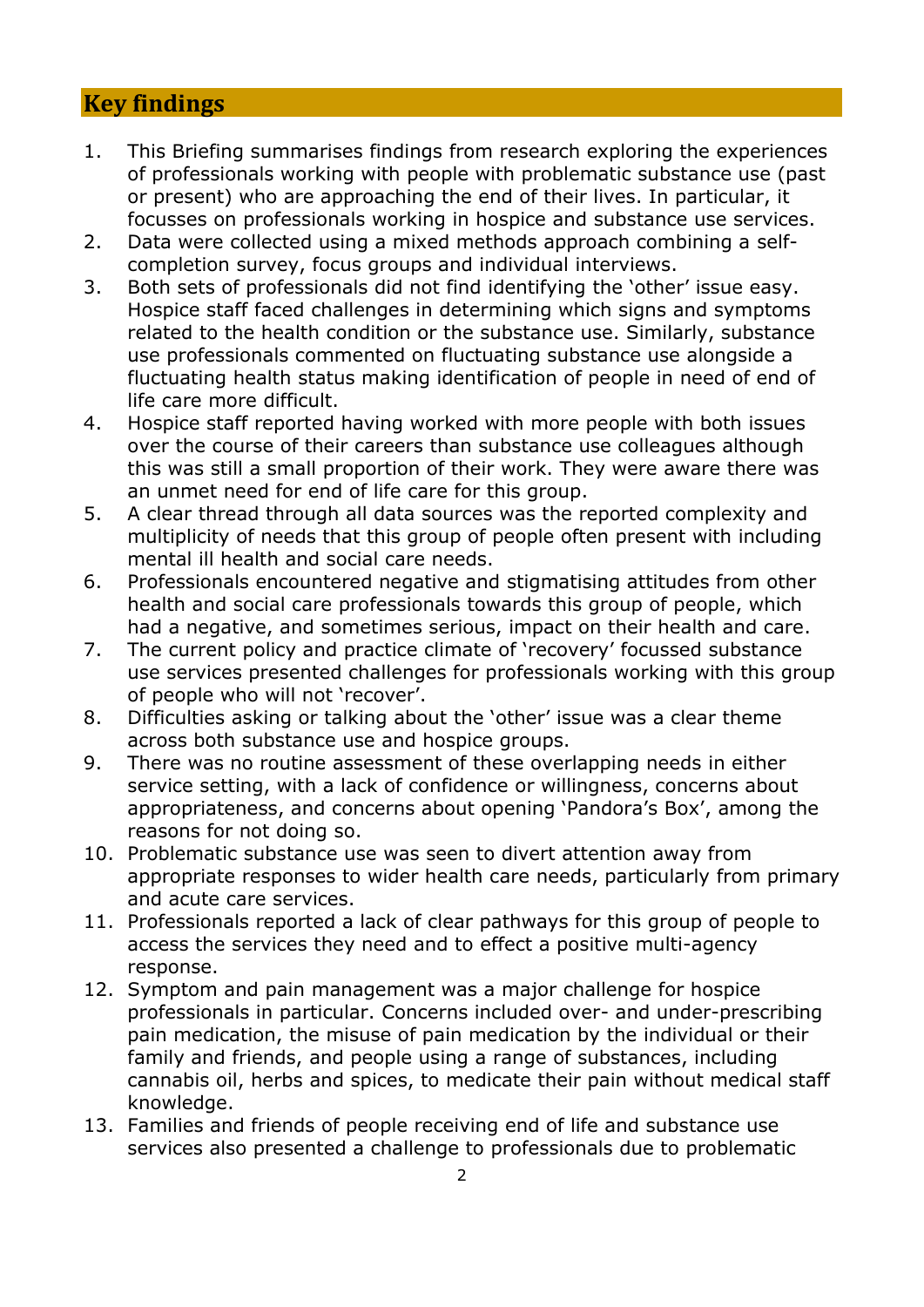substance use by family members, the challenges of working with estranged family members and managing family responses to their relative's continued substance use.

- 14. Professionals identified their own frustration, sadness, emotional stress and concerns about personal safety when supporting people with problematic substance use at the end of their lives. However, they identified positive team support from colleagues as helping them to cope with the strain.
- 15. At a systems level, the current funding cuts and austerity measures led to pressures on professionals as a result of gaps in services, slow response rates from other professionals, or the ability to provide the service how they felt it should be delivered.
- 16. While some partnership working was evident, there was substantial variation from agency to agency and a clear lack of agreed care pathways for this group of people.
- 17. There were a range of training needs identified by professionals to improve their knowledge and confidence, including how to talk to people about their end of life care or substance use needs.
- 18. There were a number of examples of good individual and agency practice both in terms of practical support for this group of people as well as positive and empathetic attitudes towards them. This good practice needs disseminating widely.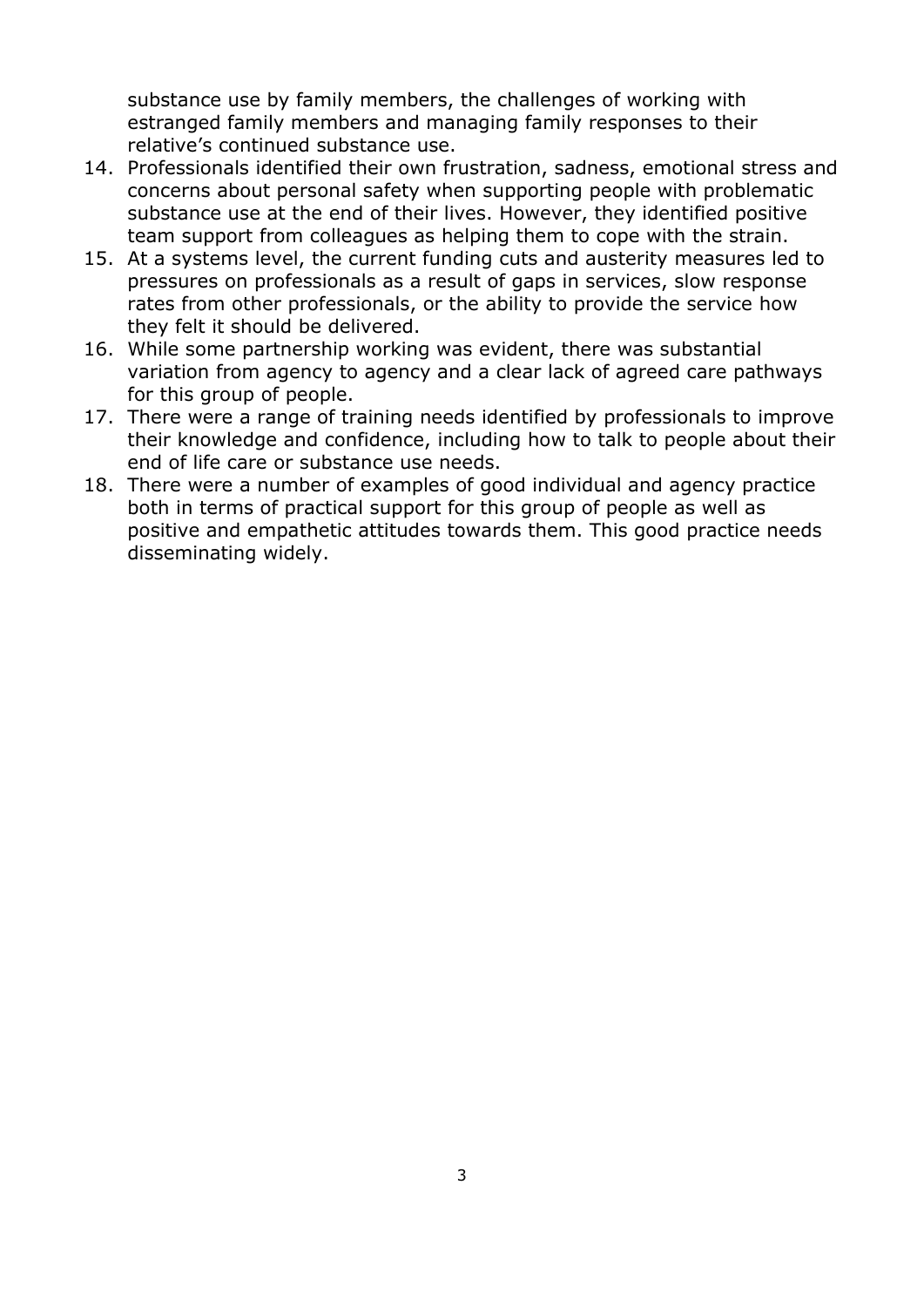## **Introduction**

This Briefing summarises data from the full research report of the fifth strand of a multi-strand scoping project (Galvani et al. 2018). This strand explored the experiences of hospice and substance use professionals working with people with histories of problematic substance use at the end of their lives. With increasing evidence of an ageing UK population living longer, and evidence of people taking their substance using habits into older age, it is unsurprising that anecdotal evidence suggests end of life care services are encountering more people with problematic substance use within their service. Similarly, substance use professionals working with older age groups (50 years plus) report increasing complexity in health conditions and status. However, research gathering the views and experiences of professionals working in these services is very limited. Our Rapid Evidence Assessment (REA) found only eight papers since 2004 that drew on professionals' perspectives and these were largely focussed on homeless populations or clinicians prescribing pain medication for cancer patients with problematic substance use (Witham et al., 2018). Understanding the perspectives and experiences of professionals in substance use and end of life services is vital to ensure that they are both trained and supported to respond to the needs of this, potentially increasing, group of people. Their experiences will also help to inform policy developments in this area with a view to improving access to good end of life care for people with problematic substance use histories.

## **Methodology**

The aims of this exploratory study were to:

- 1. Access the views and experiences of hospice and substance use professionals about delivering end of life or substance use care to individuals and their family members, friends and carers (hereafter, families) who are experiencing both issues.
- 2. Determine professionals' knowledge and attitudes towards supporting people with problematic substance use and chronic or terminal illness.
- 3. Establish the challenges and opportunities professionals face in supporting people with problematic substance use and chronic or terminal illness.

This was a mixed method study, drawing on two purpose-specific surveys (completed by 41 substance use professionals and 72 hospice professionals), complemented by seven focus groups (three with hospice professionals and four with substance use specialists) and 10 individual interviews (4 hospice focused and 6 substance use). Focus groups and interviews were audio-recorded and fully transcribed for analysis.

For each method two research tools were designed; one to address substance use professionals' experience of working with people who also had end of life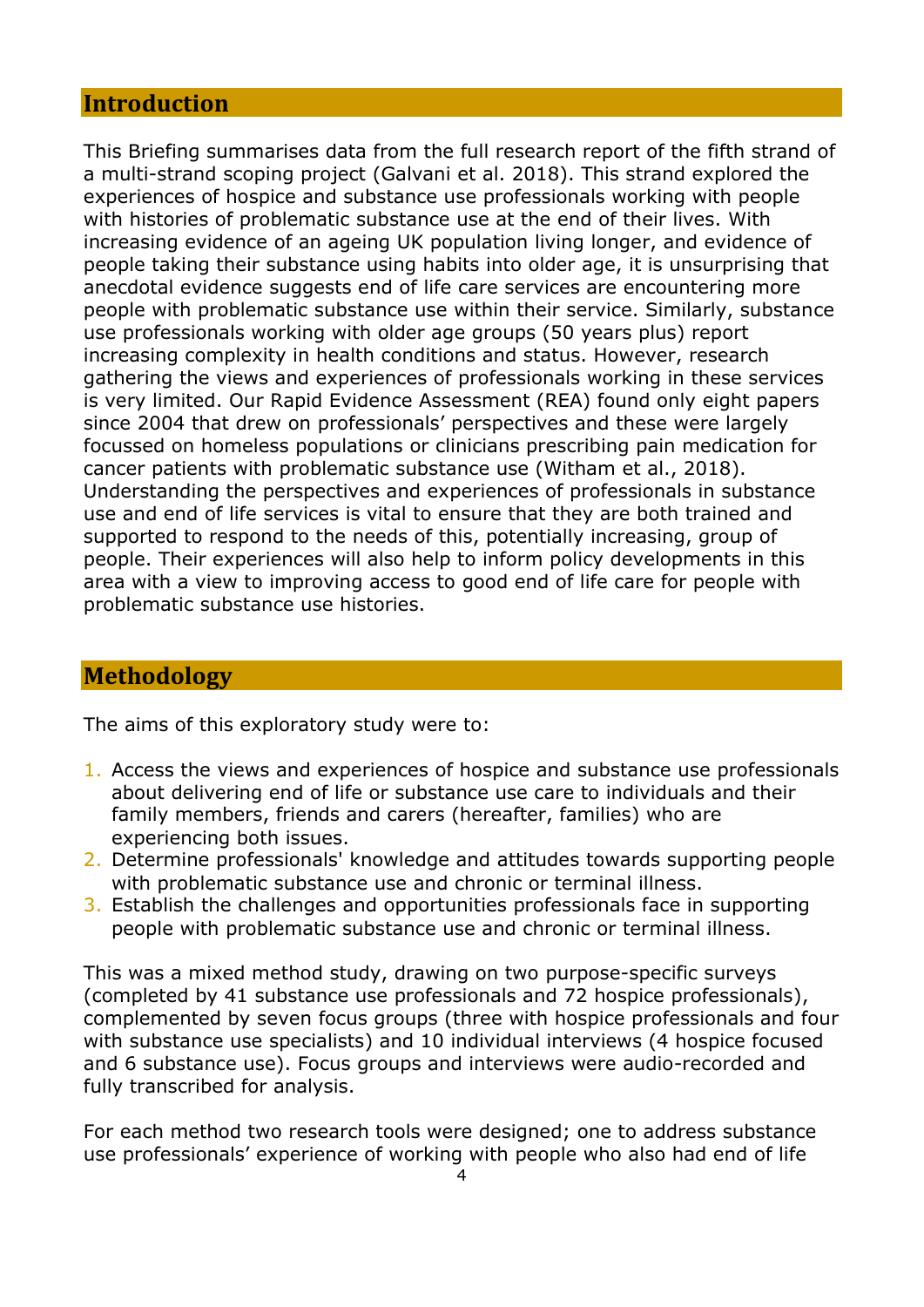care needs and the other to explore hospice professionals' experience of working with patients who had histories of substance use. The survey contained open and closed questions and yielded some descriptive numeric data along with some explanatory text. The qualitative data were analysed using a technique known as template analysis (King et al. 2012), an approach which provides a systematic and transparent process for identifying themes within qualitative data.

Participation in all elements of the study was voluntary and participants understood that their information would be kept confidential, and that anything that might identify them or their organisations would be anonymised in reporting the study's findings. The study processes were reviewed for ethical compliance by the Manchester Metropolitan University Ethics Committee. Research governance processes of each of the agencies that participated were also followed.

## **Findings**

#### **The extent and nature of professionals' encounters with 'the other' issue**

About two-thirds of substance use professionals responding to the survey (63%, 26 of 41) reported having worked with clients who also had end of life care needs, although only two (5%) reported working with more than 10 clients in these circumstances. In contrast, 90% (59 of 64) of hospice workers had worked with at least one patient who had substance use problems and 26% (19) had worked with 10 or more people with overlapping issues. Although numbers of cases were higher for hospice workers, they were aware that they only saw a very small proportion of people in comparison to hospitals and that, while numbers were increasing, there was still a great deal of unmet need.

While the majority of professionals in both groups thought they would usually be aware that a person had both problems, this awareness would usually come through referral information or reports from the individual or their relatives. Without such pre-existing knowledge however, very few professionals in either group thought it was easy to identify the 'other' problem. Substance use respondents indicated that physical signs of ill-health and poor mental wellbeing would make them think about the possibility of someone approaching end of life. For hospice respondents it was the physical and mental health manifestations of substance use would be likely to alert them to any substance use problems. They also indicated that behaviour, particularly aggressive behaviour, might be an indicator. For hospice workers the challenge was disentangling the symptoms of substance use with symptoms of the person's end of life health condition and being able to medicate the person appropriately.

In terms of joint working, only a small percentage of professionals from each sector had worked with or referred to the 'other' service. There were mixed experiences from those who had about whether or not the other service had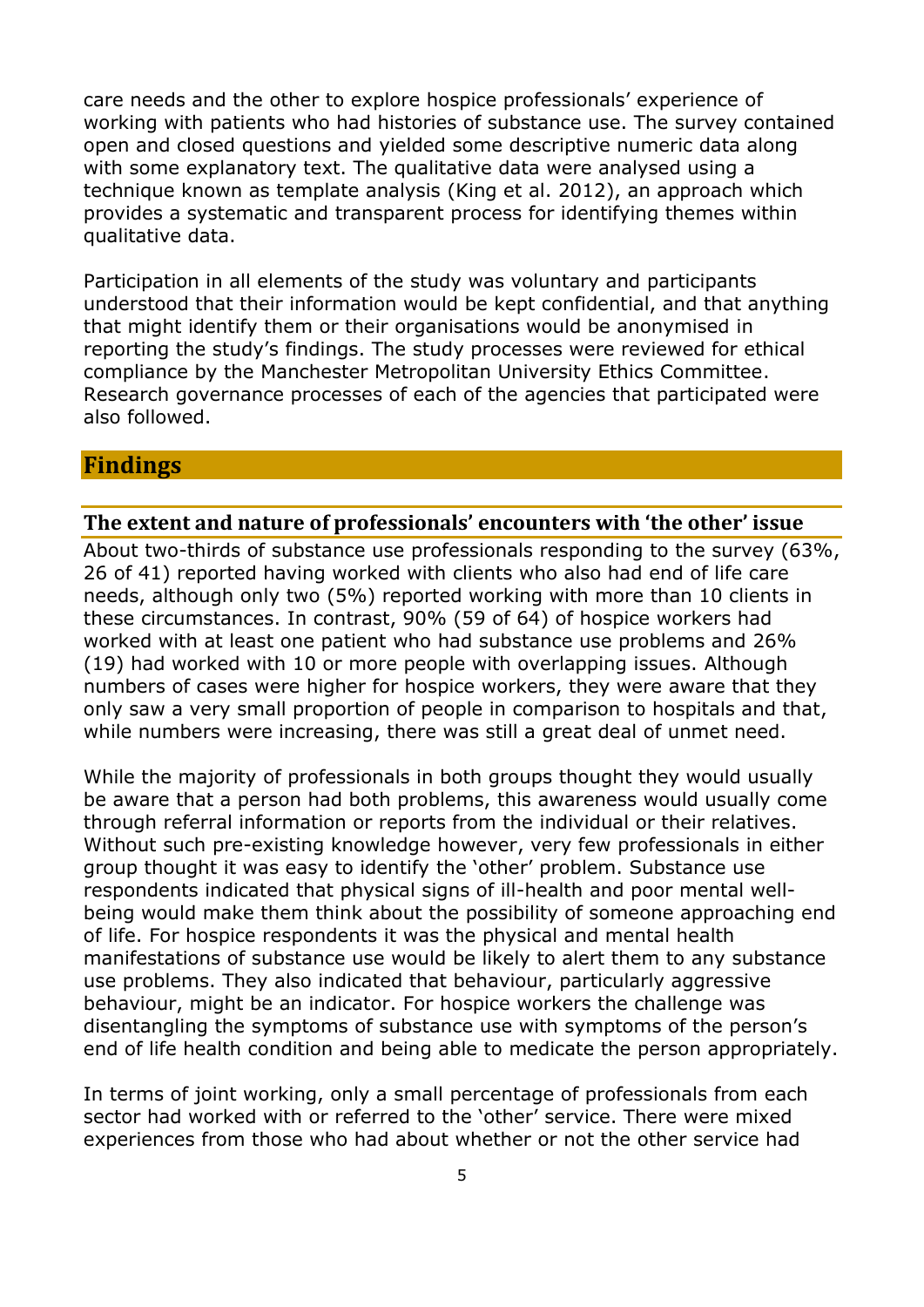met the needs of the person referred. The lack of a clear pathway was highlighted for people needing or wanting both services.

Examination of professionals' knowledge and attitudes using adaptations of a standard tool<sup>1</sup> indicated that both groups of professionals felt they did not have adequate levels of knowledge about the 'other' issue, although both groups felt that asking about it was legitimate in their role and that they could find adequate support if needed.

## **Challenges for the person with experience and for the professionals working with them**

Overall, the data from this study suggest that people who have a history of substance use may face particular challenges when they are nearing end of life.

A clear thread through all the data sources was the reported complexity and multiplicity of needs that this group of people often present with including mental ill health and social care needs. Their physical health is likely to be marred by multiple conditions, which can impact on activities and emotional well-being and impact on people's ability to engage effectively with services that require attendance at appointments. Having a history of substance use on a person's medical record was perceived by professionals in both hospices and substance use services to be linked with stigmatising and negative responses from primary and acute care, even when the substance use was a long time in the past. This resulted in a lack of identification and response to the person's wider health needs.

Analysis of the data produced two main themes relating to challenges for individual professionals: i) meeting the needs of the people in the service and ii) working with other services to meet those needs. Bracketed under the main theme of meeting people's needs were three sub-themes:

- 1. working with people who don't want to stop using their substance of choice,
- 2. engaging people in treatment pathways, and
- 3. the importance of a professional relationship

 $\overline{a}$ 

The challenge associated with working with people who don't want to stop using in spite of health harms was writ high in the testimony of substance use professionals in particular. This links, to some extent, to the current policy focus for substance use services that prioritises 'recovery' from addiction and the fact that some clients will not recover. Nevertheless, substance use professionals clearly wanted to help lengthen life, and improve quality of life, by supporting people to reduce or eliminate their substance use. Hospice professionals on the other hand, were focused on quality of life at end of life and saw little point in

<sup>&</sup>lt;sup>1</sup> The Short Alcohol and Alcohol Problems Perception Questionnaire. Cartwright (1979)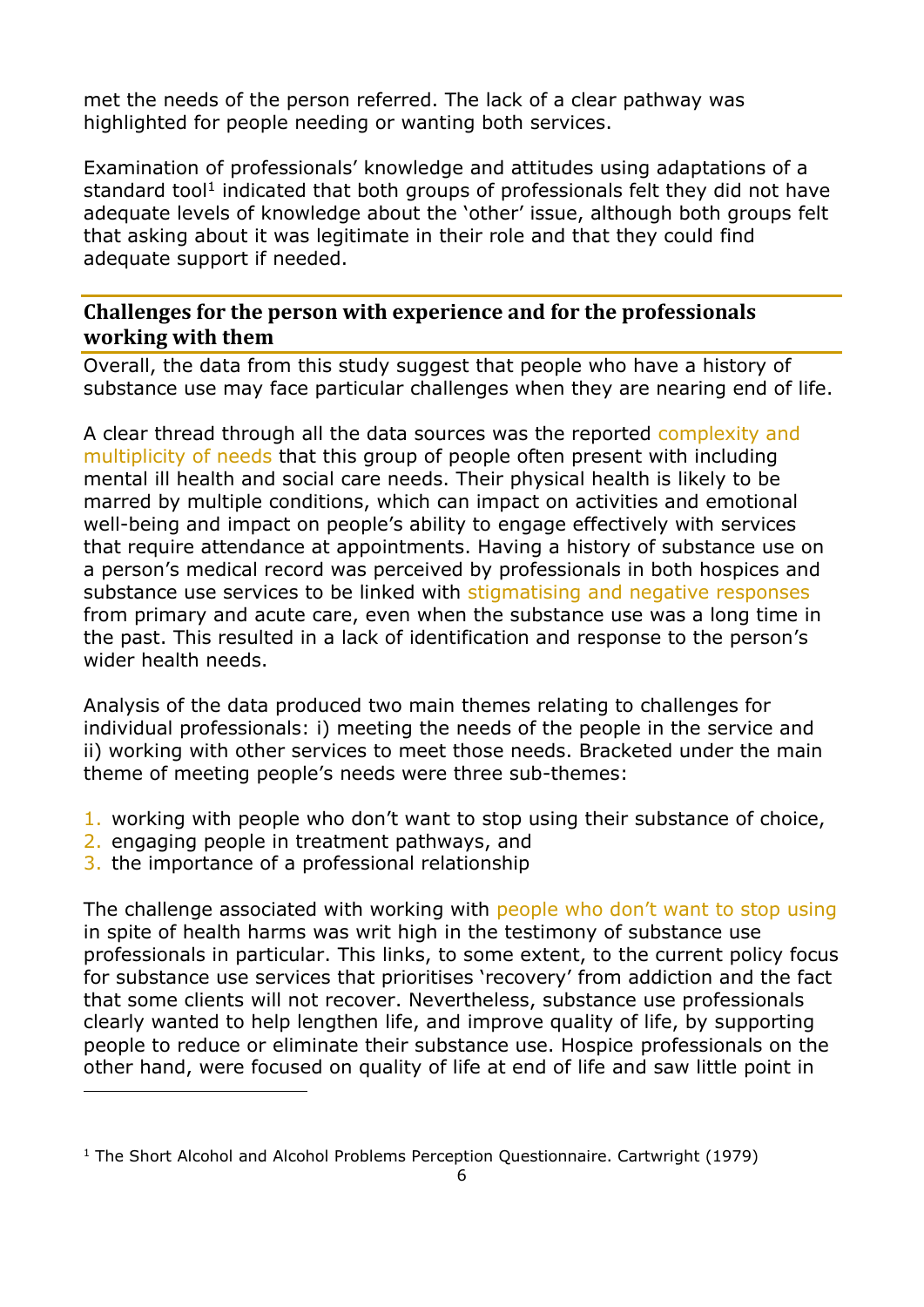encouraging cessation of comforting behaviours providing this didn't interfere with medication regimes.

In terms of engaging with people with experience, substance use professionals highlighted the need for persistence and trying to make the service relevant to them. There was consensus that support needed to be holistic and person centred but concern was expressed by substance use professionals about the need for professional boundaries and minimising opportunities for people to become dependent on the support offered. This was especially so in a policy climate, at the time of this study, of reduced funding and reduced service provision.

The importance of developing positive professional relationships with people in services was identified as key to keeping people in services as well as offering them a choice and a non-judgemental service response.

Under 'working with other services' were two sub-themes:

- 1. working with primary and acute health care
- 2. working with mental health and social care services

Professionals from both groups recognised difficulties associated with the practice of general practitioners and hospital consultants. Both of these clinical groups were criticised for failing to recognise clinical conditions by overlooking symptomatology and attributing health problems to the substance use – even when this was historic - or by failing to consider that substance use might be at the root of some conditions and referring to substance use services accordingly.

Both substance use and hospice professionals also identified difficulties engaging social care and mental health services. There was much discussion of working in silos, and issues identified with thresholds, referral criteria and the capacity of other services to respond. Pressures on other services were recognised by participants and some testified to positive experiences of joint working where they had gone the extra mile to make meaningful links with other professionals.

Three other significant challenges for professionals were identified:

- asking or talking about the 'other' issue,
- **•** challenges relating to symptom and pain management, and
- challenges in working with families (or friends).

Difficulties asking or talking about the 'other' issue was a clear theme across both substance use and hospice groups. There was no routine assessment of these overlapping needs in either service. Some professionals reported not knowing how to ask or whether it was their role to ask about the 'other' issue. Others reported being happy to talk to people about their substance use or end of life care but either did not feel it was always appropriate to do so or felt they had to choose the right time in their relationship.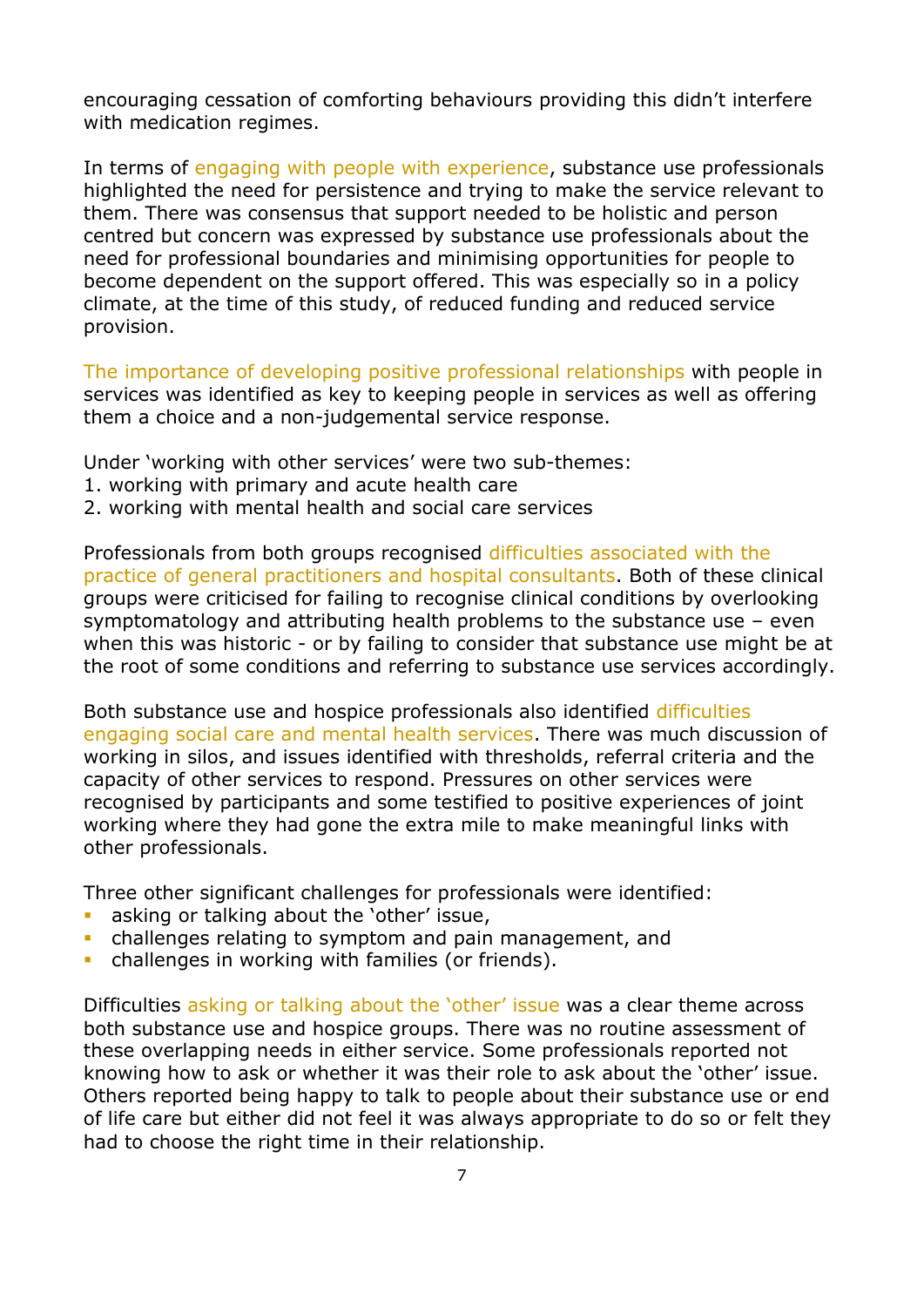Symptom and pain management was a major challenge for hospice professionals in particular and was a clinical and ethical concern that emerged repeatedly from the wider research programme (Galvani et al., 2018). Concerns included over- or under-prescribing pain medication as a result of the person's substance use, the misuse or diversion of pain medication by the individual or their family and friends, and people using a range of substances that professionals were not aware of and thus they were unable to consider possible drug interactions. These included cannabis oil, herbs and spices as well as other substances.

Families and friends of people receiving end of life and substance use services were not always viewed positively by professionals. Some shared information that professionals found helpful in caring for their relative but others presented a challenge due to their own problematic substance use, or their responses to their relative's continued substance use at the end of life. Some family members were angry and frustrated about the continued use while others encouraged their use by bringing substances into the hospice or continuing to use at home around the person who was trying to modify their substance use. Professionals also found it challenging making contact and communicating with estranged family members.

#### **System level challenges**

At a system level, problematic substance use was seen to divert attention away from appropriate responses to wider health care needs, particularly from clinicians within primary and acute care services. Participants noted a failure to recognise substance use and particularly a failure to refer into either substance use or end of life services.

In the opinion of professionals, while some partnership working was evident, there was substantial variation from agency to agency and a lack of clear pathways for this group of people to access the services they need and to effect a positive multi-agency response.

Substance use professionals felt themselves outside of the loop on the gold standard framework and only loosely linked (if at all) in multi-disciplinary teams. Their expertise in managing harm reduction was therefore not available to other professional groups. The current funding cuts and austerity measures were perceived to have led to pressures on professionals as a result of gaps in services, slow response rates from other professionals, and the ability to provide the service in the way they felt it should be delivered.

Professionals identified a variety of training needs including integrated training opportunities with the 'other' professionals. They also clearly had wider support needs resulting from their own frustration, sadness, emotional stress and concerns about personal safety when supporting people with problematic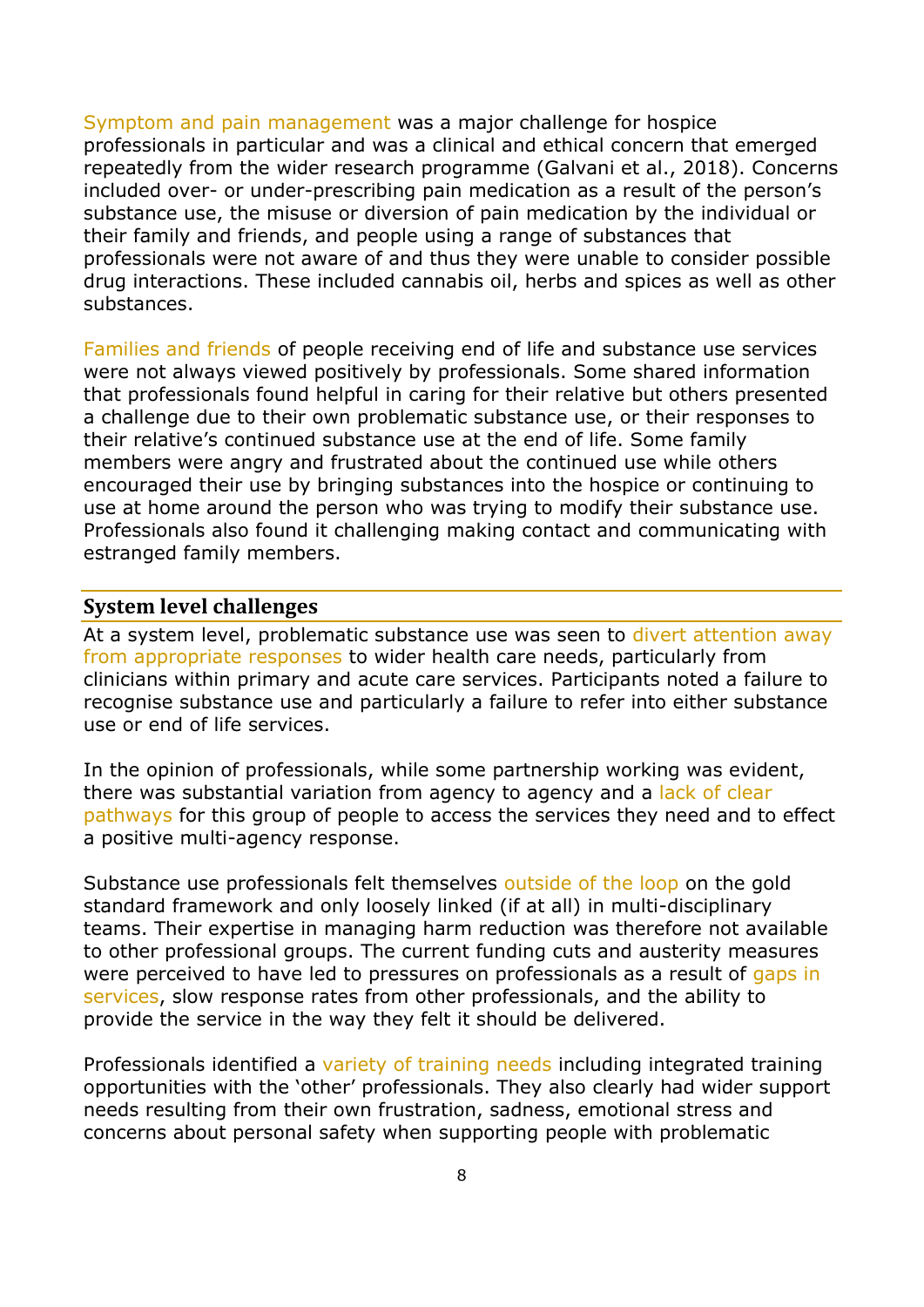substance use at the end of their lives. However, they also identified positive team support from colleagues as helping them to cope with the strain.

There were a number of examples of good individual and agency practice both in terms of practical support for this group of people as well as positive and empathetic attitudes towards them. This good practice needs disseminating widely.

#### **Limitations**

The findings set out in this research are limited to the practice and perspectives of the professionals working within the substance use agencies and hospices that took part in the research. However, given the commonalities of experience across the two groups, it is likely that these findings would echo the experience of others in the substance use and hospice sectors. Further, the survey sample for the study was smaller than hoped and therefore comparative statistical analysis was not possible. The majority of agencies that participated were based in the North West of England with one exception based in the Midlands. It is possible that a wider geographical spread would result in different findings. However, the North West region, remains one of the areas with the highest rates of harm relating to substance use.

#### **Summary**

This study set out to explore the views and experiences of two sets of professionals supporting people with problematic substance use and end of life care needs; hospice professionals and substance use professionals. Using mixed methods, this study explored their knowledge of, attitudes towards, and challenges of, working with this group of people. While their experience of working with people with both issues has been relatively limited in number, their perception is of increasing numbers of people with both issues in their services, as well as people in need sitting outside services due to resource limitations and barriers to access.

Common to both groups of professionals was their need for greater knowledge of the 'other' issue although their practice shows evidence of good practice as well as areas for improvement. In particular, their knowledge of how to talk about substance use or end of life care was identified as a training need.

The hospice professionals raised particular concerns about prescribing pain medication, particularly opiate based, to people with current or past substance use, as well as their concerns about 'drug diversion' by family members or friends of the person in need of it. Working with families and friends was also seen as largely challenging, particularly where the family member or friend had their own problematic substance use.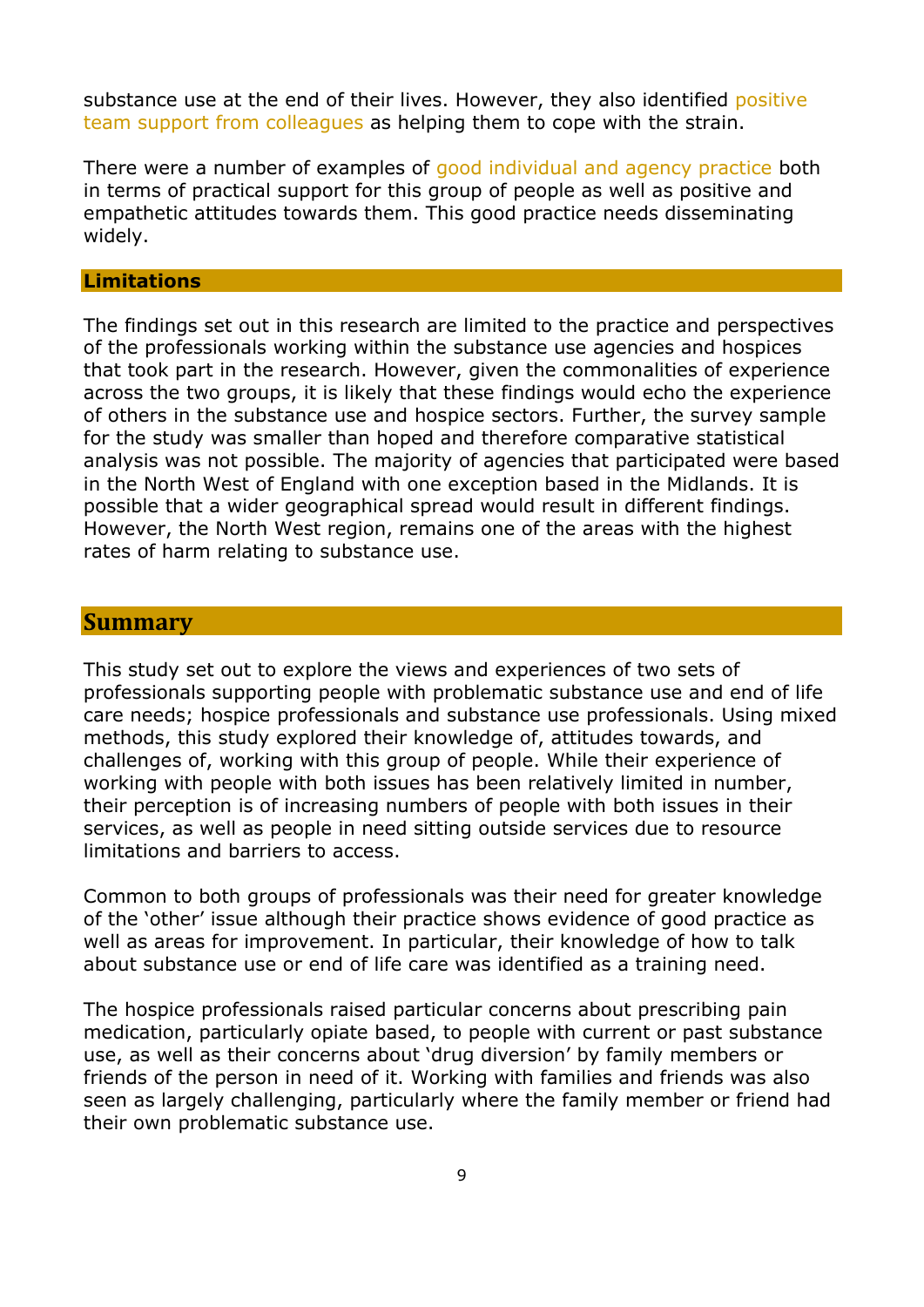Also common to both groups was their experience of negative attitudes and poor care from other health and social care professionals towards people with substance problems and end of life care needs. Such stigmatising and stereotyping was seen to overshadow the health needs of individuals presenting for care and divert attention away from their genuine health needs.

In contrast, the care provided by the hospices and substance use services represented in this study appeared to show a much more holistic and nonjudgemental approach to a person's substance use at the end of their lives. This holistic approach along with increased partnership working and clear care pathways were the particular areas for improvement stemming from this strand of the study.

### **Conclusion and implications**

Professionals working in end of life care and substance use services face increasing challenges from what they perceive to be a growing group of people with problematic substance use and end of life care needs. In the main, they showed initiative, resilience and good practice in an area of practice for which there is little guidance. They also experienced a host of practice challenges, policy gaps, and the frustration and emotional stress of supporting people with problematic substance use, and their families, at the end of their lives. Both sets of professionals operate a non-judgemental approach, in general, towards people with substance problems. At the same time, they have had to witness, and advocate against, the negative and stigmatising attitudes from other health and social care professionals towards the people they support. Policy and practice development could helpfully support these professionals to build good practice at the same time as addressing the inequalities in access to end of life care for people with problematic substance use.

#### **Implications for practice**

The learning from this strand of the project suggests that, in order for improvements to be made, practice managers need to:

- offer training and practice guidance at an individual and organisational level about working with these overlapping issues. This would include how to talk to people about the 'other' issue. Integrating training with other specialists would be ideal.
- **EXP** develop effective local partnership working protocols between substance use and end of life care agencies to support both sets of staff in responding to challenges as they arise.
- **EXECT** ensure that staff within substance use services in particular, are supported in their work with this client group.
- **•** work towards better partnership working with other agencies, such as mental health and social care.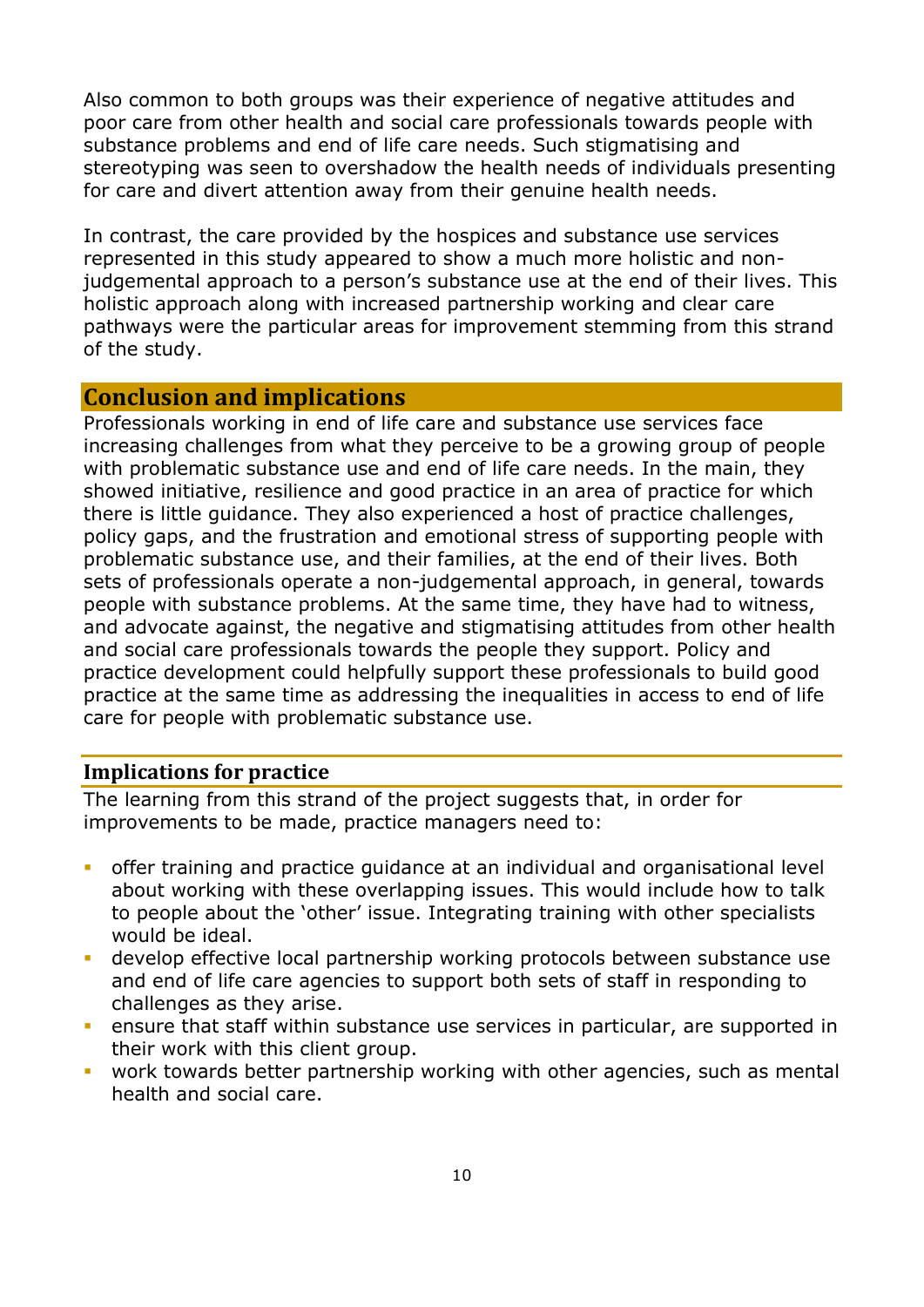## **Implications for policy**

Developing policy at different levels will support professionals and agencies working with people with using substances at the end of their lives. Further policy work should include:

- Development of organisational level policy on working with people with overlapping end of life care needs and substance use. This should include policy decisions on access to services for this group of people, routine questioning, recording and monitoring, appropriate responses, joint working and referral practice, to name a few. It should be accompanied by practice guidance and training as appropriate.
- **•** Development of local and regional level policy bringing together substance use and end of life care agencies and relevant front-line partners to work towards a policy framework which is responsive to local needs and considers current funding and service pressures in seeking ways forward.
- **Contributing to national level policy debates around end of life care and** substance use, particularly with a focus on health inequalities and access to services.

## **Implications for future research**

This was an exploratory study with a purposive sample of hospice and substance use agencies. Future research needs to:

- Develop, roll out and evaluate a gold standard model of care for working with people with problematic substance use and life limiting conditions, including clear care pathways. This will help to determine how to improve access to end of life care for people with problematic substance use.
- Research the experiences and perspectives of a wider group of health and social care staff towards people with problematic substance use and life limiting conditions. Given the findings of this research, this should include primary and acute care staff.
- **EXECTE 15 In the research conducted here to include national populations of staff** working in both substance use and hospice services. This was a purposive sample only and a larger sample would determine whether this was an accurate picture of the experiences of end of life care and substance use services.

## **Further Information**

- We thank the Big Lottery Fund for funding the research.
- Our programme of research on *End of Life Care for People with Alcohol and Other Drug Problems* has six strands. This Briefing summarises Strand 5, which aimed to investigate the experiences of two groups of professionals working with people with problematic substance use at the end of their lives.